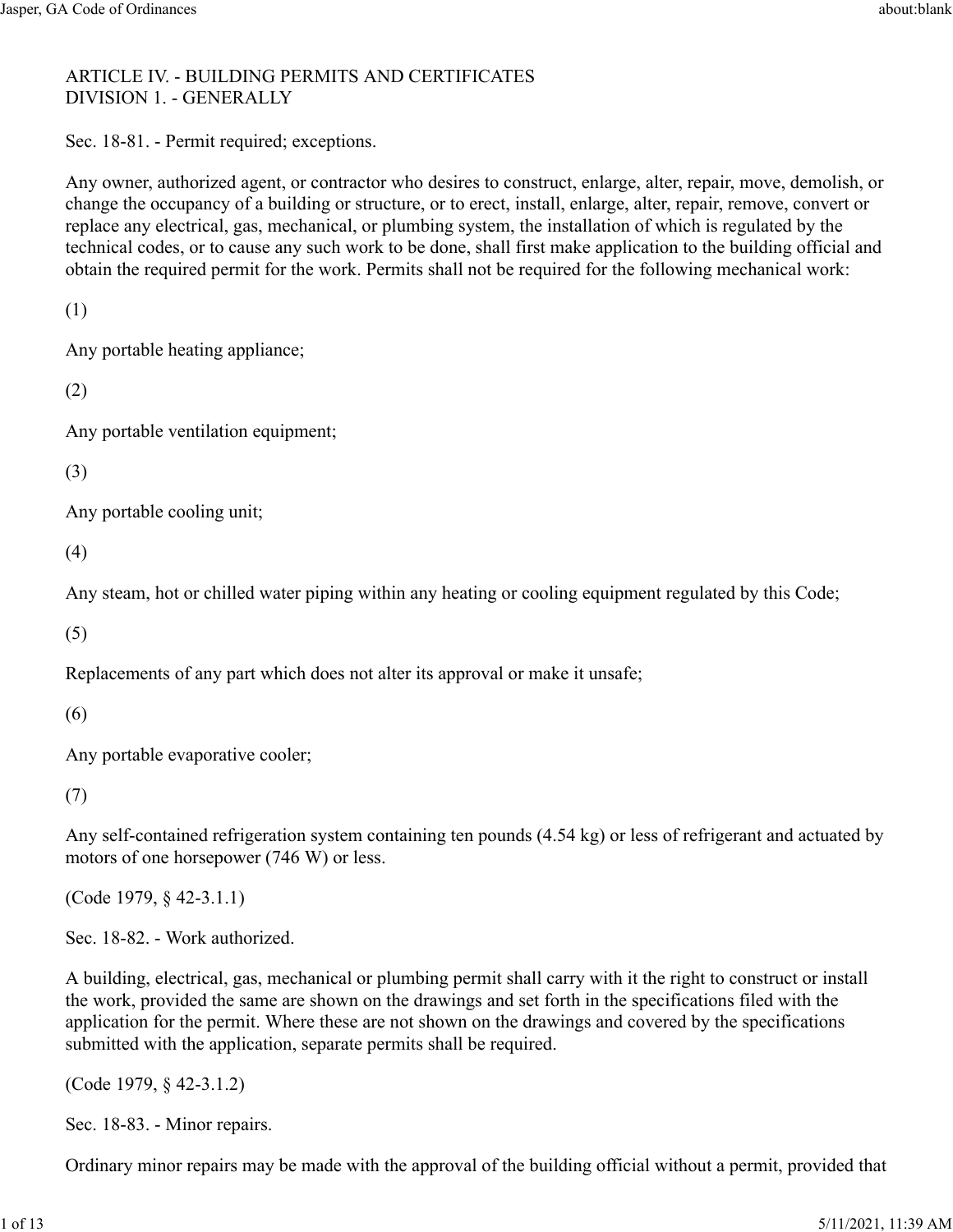such repairs shall not violate any of the provisions of the technical codes.

(Code 1979, § 42-3.1.3)

Sec. 18-84. - Information required.

Each application for a permit, with the required fee, shall be filed with the building official on a form furnished for that purpose, and shall contain a general description of the proposed work and its location. The application shall be signed by the owner, or his authorized agent. The building permit application shall indicate the proposed occupancy of all parts of the building and of that portion of the site or lot, if any, not covered by the building or structure, and shall contain such other information as may be required by the building official.

(Code 1979, § 42-3.1.4)

Sec. 18-85. - Time limitations.

An application for a permit for any proposed work shall be deemed to have been abandoned six months after the date of filing for the permit, unless before then a permit has been issued. One or more extensions of time, for periods of not more than 90 days each, may be allowed by the building official for the application; provided the extension is requested, in writing, and that justifiable cause is demonstrated.

(Code 1979, § 42-3.1.5)

Secs. 18-86—18-113. - Reserved. DIVISION 2. - DRAWINGS AND SPECIFICATIONS

Sec. 18-114. - Requirements.

When required by the building official, two or more copies of specifications, and drawings, to scale, with sufficient clarity and detail to indicate the nature and character of the work, shall accompany the application for permit. Such drawings and specifications shall contain information, in the form of notes or otherwise, as to the quality of materials, where quality is essential to conformity with the technical codes. Such information shall be specific, and the technical codes shall not be cited, in whole or in part, nor shall the term legal or its equivalent be used, as a substitute for specific information. All information, drawings, specifications and accompanying data shall bear the name and signature of the person responsible for the design.

(Code 1979, § 42-3.2.1)

Sec. 18-115. - Additional data.

The building official may require details, computations, stress diagrams, and other data necessary to describe the construction or installation and the basis of calculations. All drawings, specifications and accompanying data required by the building official to be prepared by an architect or engineer shall be affixed with their official seal.

(Code 1979, § 42-3.2.2)

Sec. 18-116. - Design professional to fix official seal.

(a)

The design professional shall be an architect or engineer legally registered under the laws of this state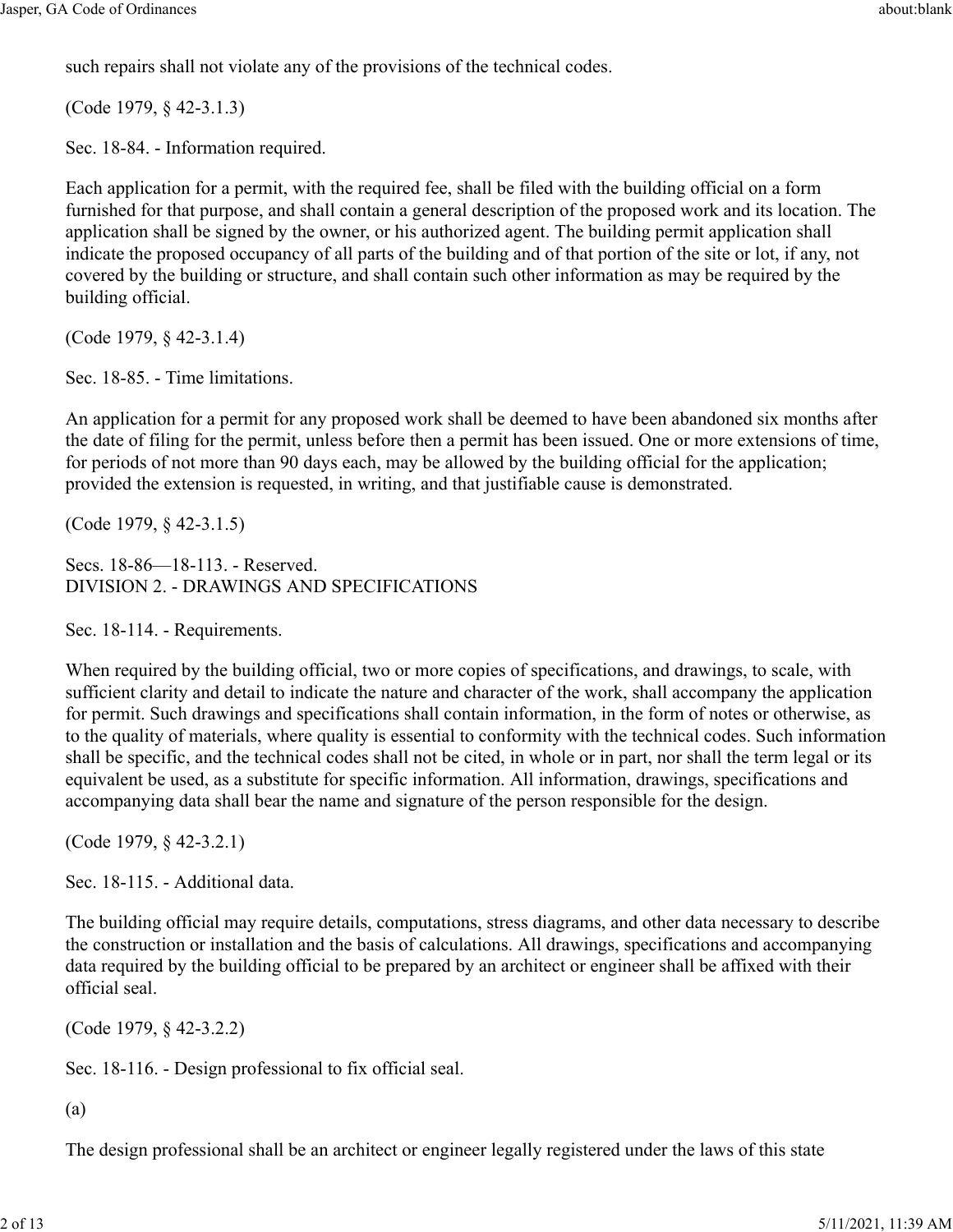regulating the practice of architecture or engineering and shall affix his official seal to said drawings, specifications and accompanying data, for the following:

(1)

All group A, E, and I occupancies.

(2)

Buildings and structures three stories or more high.

(3)

Buildings and structures 5,000 square feet (465 m<sup>2</sup>) or more in area.

(b)

For all other buildings and structures, the submittal shall bear the certification of the applicant that some specific state law exception permits its preparation by a person not so registered. Single-family dwellings, regardless of size, shall require neither a registered architect or engineer. A certification from an architect or engineer shall not be required.

(Code 1979, § 42-3.2.3)

Sec. 18-117. - Structural and fire resistance integrity.

Plans for all buildings shall indicate how required structural and fire resistance integrity will be maintained where a penetration of a required fire resistant wall, floor ceiling partition will be made for electrical, gas, mechanical, plumbing, signal and communication conduits, pipes and systems and also indicate in sufficient detail how the fire integrity will be maintained where required fire resistant floors intersect the exterior walls.

(Code 1979, § 42-3.2.4)

Sec. 18-118. - Site drawings.

Drawings shall show the location of the proposed building or structure and of every existing building or structure on the site or lot. The building official may require a boundary line survey prepared by a qualified surveyor.

(Code 1979, § 42-3.2.5)

Sec. 18-119. - Hazardous occupancies.

The building official may require the following in hazardous occupancy situations:

(1)

General site plan. A general site plan drawn at a legible scale which shall include, but not be limited to, the location of all buildings, exterior storage facilities, permanent accessways, evacuation routes, parking lots, internal roads, chemical loading areas, equipment cleaning areas, storm and sanitary sewer accesses, emergency equipment and adjacent property uses. The exterior storage areas shall be identified with the hazard classes and the maximum quantities per hazard class of hazardous materials stored.

(2)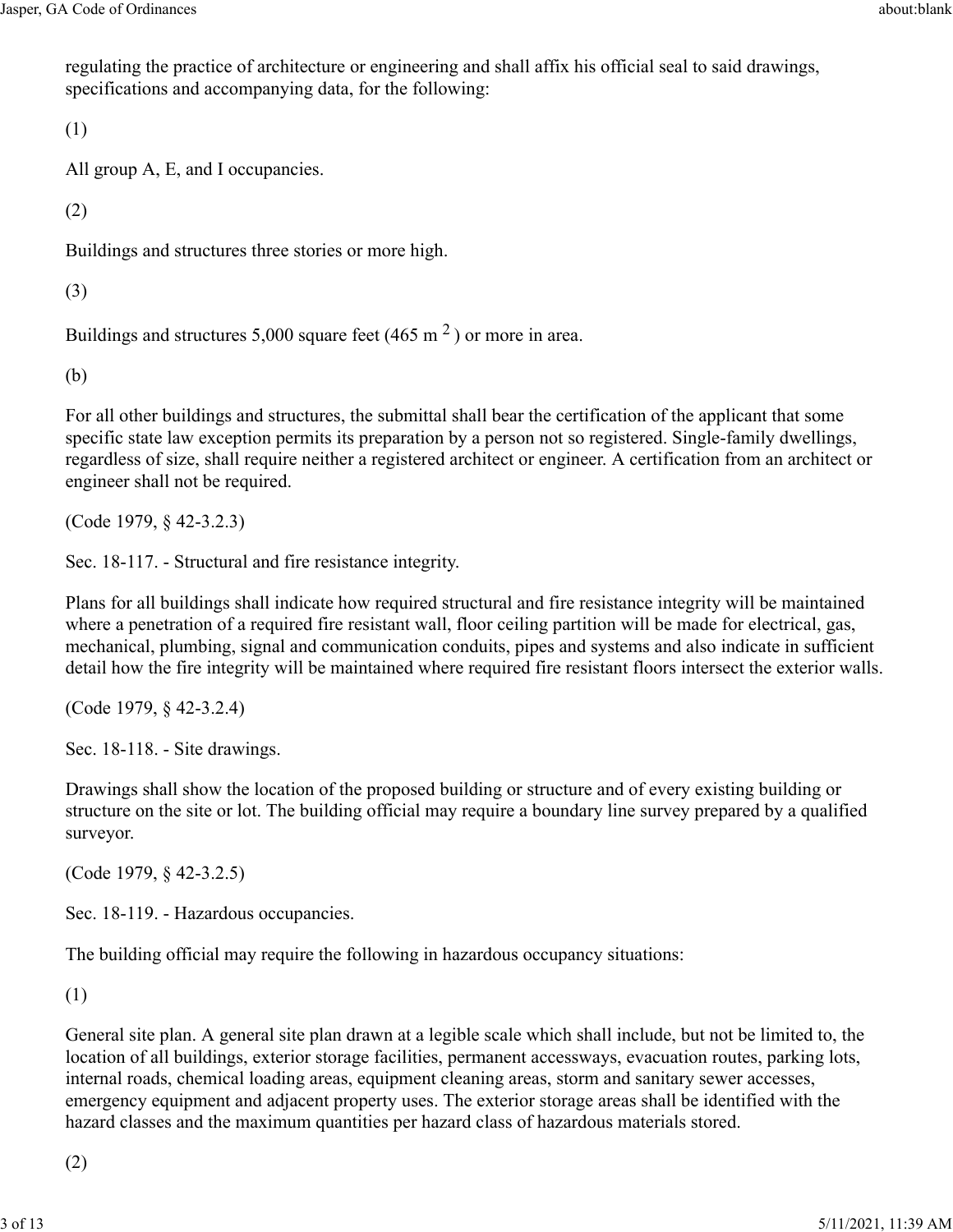Building floor plan. A building floor plan drawn to a legible scale, which shall include, but not be limited to, all hazardous materials storage facilities within the building and shall indicate rooms, doorways, corridors, exits, fire rated assemblies with their hourly rating, location of liquid tight rooms, and evacuation routes. Each hazardous materials storage facility shall be identified on the plan with the hazard classes and quantity range per hazard class or the hazardous materials stored.

(Code 1979, § 42-3.2.6)

Secs. 18-120—18-136. - Reserved. DIVISION 3. - EXAMINATION OF DOCUMENTS

Sec. 18-137. - Plan review.

The building official shall examine or cause to be examined each application for a permit and the accompanying documents, consisting of drawings, specifications, computations, and additional data, and shall ascertain by such examinations whether the construction indicated and described is in accordance with the requirements of the technical codes, this Code and state law.

(Code 1979, § 42-3.3.1)

Sec. 18-138. - Affidavits.

(a)

The building official may accept a sworn affidavit from a registered architect or engineer stating that the plans submitted conform to the technical codes. For buildings and structures the affidavit shall state that the plans conform to the laws as to egress, type of construction and general arrangement and if they are accompanied by drawings showing the structural design, and by a statement that the plans and design conform to the requirements of the technical codes as to strength, stresses, strains, loads and stability.

(b)

The building official may without any examination or inspection accept such affidavit; provided the architect or engineer who made such affidavit agrees to submit to the building official, copies of inspection reports as inspections are performed and upon completion of the structure, electrical, gas, mechanical or plumbing systems a certification that the structure, electrical, gas, mechanical or plumbing system has been erected in accordance with the requirements of the technical codes. Where the building official relies upon such affidavit, the architect or engineer shall assume full responsibility for the compliance with all provisions of the technical codes, this Code and state law.

(Code 1979, § 42-3.3.2)

Secs. 18-139—18-159. - Reserved. DIVISION 4. - ISSUANCE OF PERMITS

Sec. 18-160. - Action on permits.

The building official shall act upon an application for a permit without unreasonable or unnecessary delay. If the building official is satisfied that the work described in an application for a permit and the contract documents filed therewith conform to the requirements of the technical codes, this Code or state law, he shall issue a permit to the applicant.

(Code 1979, § 42-3.4.1)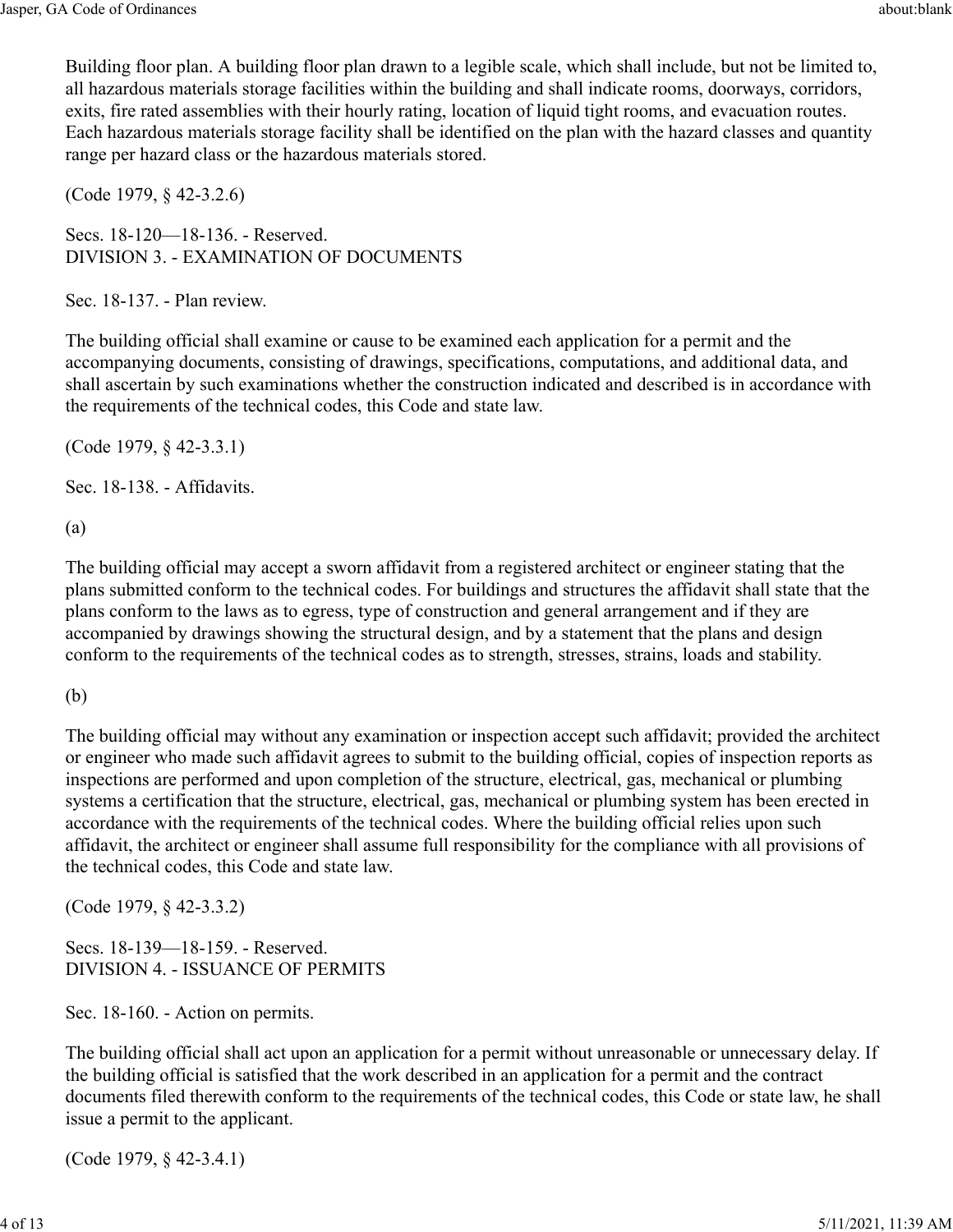Sec. 18-161. - Refusal to issue permit.

If the application for a permit and the accompanying contract documents describing the work do not conform to the requirements of the technical codes, this Code or state law, the building official shall not issue a permit, but shall return the contract documents to the applicant with his refusal to issue such permit. Such refusal shall, when requested, be in writing and shall contain the reason for refusal.

(Code 1979, § 42-3.4.2)

Sec. 18-162. - Special foundation permit.

When an application for a permit to erect or enlarge a building has been filed and pending issuance of such permit, the building official may, at his discretion, issue a special permit for the foundation only. The holder of such special permit is now proceeding at his own risk and without assurance that a permit for the remainder of the work will be granted nor that corrections will not be required in order to meet provisions of the technical codes.

(Code 1979, § 42-3.4.3)

Sec. 18-163. - Public right-of-way.

A permit shall not be given by the building official for the construction of any building, or for the alteration of any building where said building is to be changed and such change will affect the exterior walls, bays, balconies, or other appendages or projections fronting on any street, alley or public lane, or for the placing on any lot or premises of any building or structure removed from another lot or premises, unless the applicant has made application at the office of the water and sewerage superintendent for the lines of the public street on which he proposes to build, erect or locate said building; and it shall be the duty of the building official to see that the street lines are not encroached upon, except as provided for in the standard building code.

(Code 1979, § 42-3.4.4)

Sec. 18-164. - Contractor's responsibilities.

It shall be the duty of every contractor who shall make contracts for the installation or repairs of building, structure, electrical, gas, mechanical, sprinkler or plumbing systems, for which a permit is required, to comply with state or local rules and regulations concerning licensing which the applicable governing authority may have adopted. In such case that the state requires a contractor to have obtained a state license before they are permitted to perform work, the contractor shall supply the local government with their license number before receiving a permit for work to be performed.

(Code 1979, § 42-3.5)

Secs. 18-165—18-181. - Reserved. DIVISION 5. - CONDITIONS OF PERMITS

Sec. 18-182. - Permit intent.

A permit issued shall be construed to be a license to proceed with the work and not as authority to violate, cancel, alter, or set aside any of the provisions of the technical codes, nor shall issuance of a permit prevent the building official from thereafter requiring a correction of errors in plans, construction, or violations of this Code. Every permit issued shall become invalid unless the work authorized by such permit is commenced within six months after its issuance, or if the work authorized by such permit is suspended or abandoned for a period of six months after the time the worked is commenced. One or more extensions of time, for periods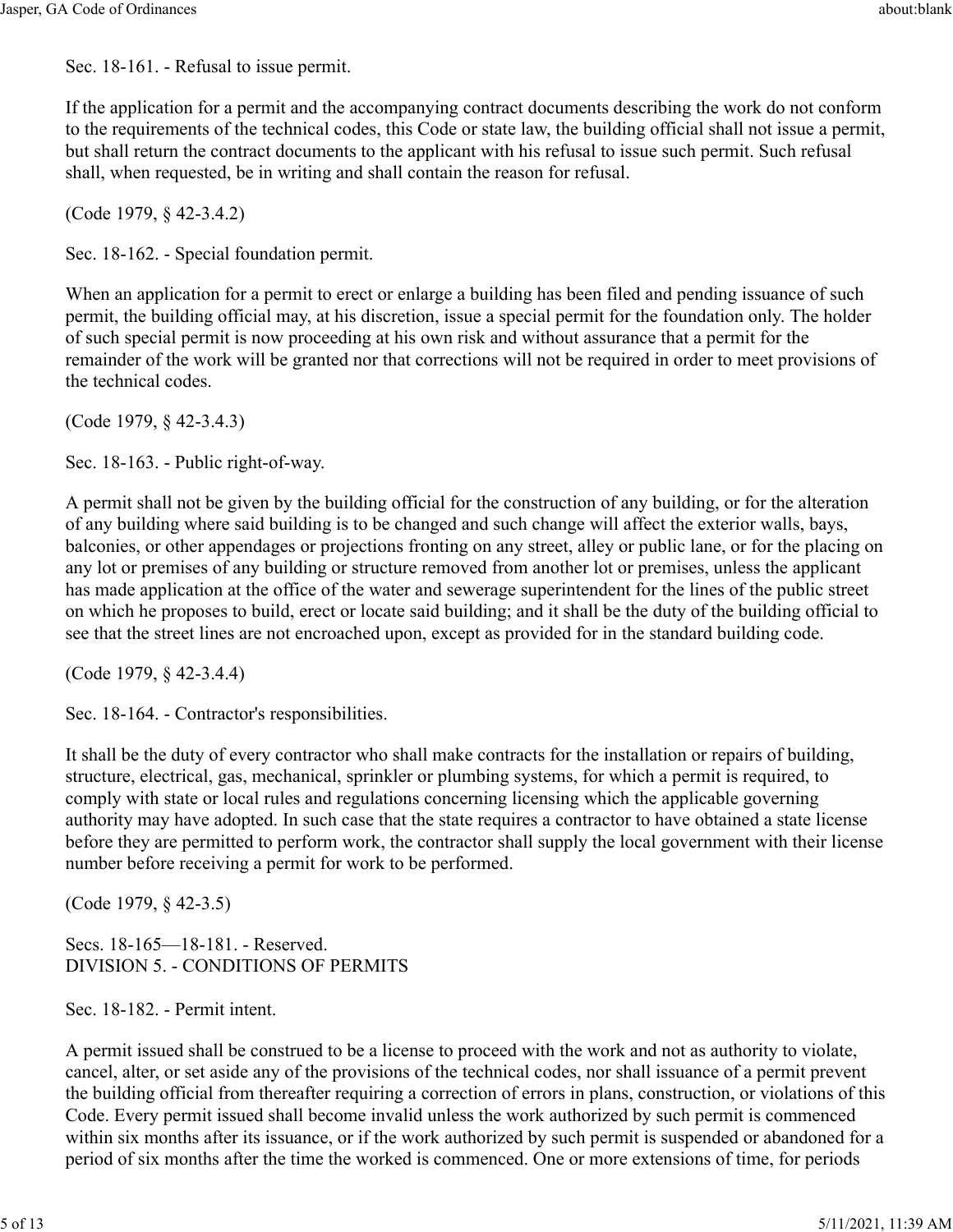not more than 90 days each, may be allowed for the permit. The extension shall be requested in writing and justifiable cause demonstrated. Extensions shall be in writing by the building official.

(Code 1979, § 42-3.6.1)

Sec. 18-183. - Permit issued on basis of affidavit.

Whenever a permit is issued in reliance upon an affidavit or whenever the work to be covered by a permit involves installations under conditions that, in the opinion of the building official, are hazardous or complex, the building official shall require that an architect or engineer shall supervise such work. In addition, they shall be responsible for conformity with the permit, provide copies of inspection reports, as inspections are performed, and upon completion make and file with the building official written affidavits that the work has been done in conformity with the reviewed plans and with the structural provisions of the technical codes. In the event such architect or engineer is not available, the owner shall employ in his stead a competent person or agency whose qualifications are reviewed by the building official.

(Code 1979, § 42-3.6.2)

Sec. 18-184. - Plans.

When the building official issues a permit, he shall enforce, in writing or by stamp, both sets of plans "Reviewed for Code Compliance." One set of drawings so reviewed shall be retained by the building official and the other set shall be returned to the applicant. The permitted drawings shall be kept at the site of work and shall be open to inspection by the building official or his authorized representative.

(Code 1979, § 42-3.6.3)

Secs. 18-185—18-206. - Reserved. DIVISION 6. - FEES

Sec. 18-207. - Payment required.

A permit shall not be issued until the fees prescribed by the city council have been paid. Nor shall an amendment to a permit be released until the additional fee, if any, due to an increase in the estimated cost of the building, structure, electrical, plumbing, mechanical or gas systems, etc., has been paid.

(Code 1979, § 42-3.7.1)

Sec. 18-208. - Work begun before issuance of permit.

Any person who commences any work on a building, structure, electrical, gas, mechanical or plumbing, etc., system before obtaining the necessary permits, shall be subject to a penalty of 100 percent of the usual permit fee, in addition to the required permit fees.

(Code 1979, § 42-3.7.2)

Sec. 18-209. - Building official to keep records of each account.

The building official shall keep a permanent and accurate accounting of all permit fees and other money collected, the names of all persons upon whose account the same was paid, along with the date and amount thereof.

(Code 1979, § 42-3.7.3)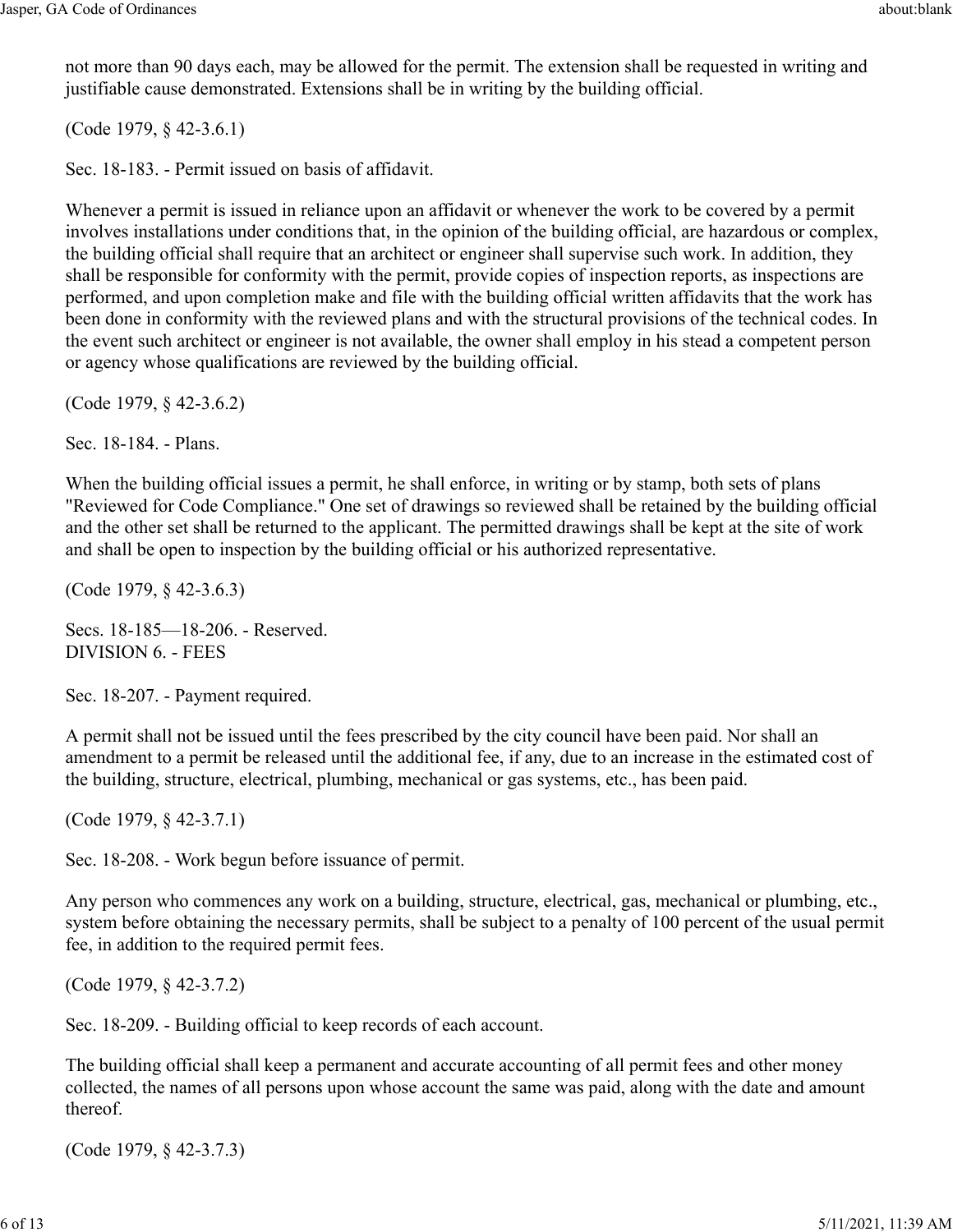Sec. 18-210. - Schedule of permit fees.

On all buildings, structures, electrical, plumbing, mechanical and gas systems or alterations requiring a permit, a fee for each permit shall be paid as required at the time of filing application, in accordance with the fee schedules, as set by resolution of the city council.

(Code 1979, § 42-3.7.4)

Sec. 18-211. - Building permit valuations.

If, in the opinion of the building official, the valuation of building, alteration, structure, electrical, gas, mechanical or plumbing systems appears to be underestimated on the application, permit shall be denied, unless the applicant can show detailed estimates to meet the approval of the building official. Permit valuations shall include total cost, such as electrical, gas, mechanical, plumbing equipment and other systems, including materials and labor.

(Code 1979, § 42-3.7.5)

Secs. 18-212—18-230. - Reserved. DIVISION 7. - INSPECTIONS

Sec. 18-231. - Changes to existing buildings.

Before issuing a permit, the building official may examine or cause to be examined any building, electrical, gas, mechanical or plumbing systems, for which an application has been received for a permit to enlarge, alter, repair, move, demolish, install, or change the occupancy. The building official shall inspect all buildings, structures, electrical, gas, mechanical and plumbing systems, from time to time, during and upon completion of the work for which a permit was issued. The building official shall make a record of every such examination and inspection and of all violations of the technical codes.

(Code 1979, § 42-3.8.1)

Sec. 18-232. - Materials or assemblies at point of manufacture and fabrication.

When deemed necessary by the building official, he shall make, or cause to be made, an inspection of materials or assemblies at the point of manufacture or fabrication. A record shall be made of every such examination and inspection and of all violations of the technical codes.

(Code 1979, § 42-3.8.2)

Sec. 18-233. - Reports from recognized inspection services.

The building official may make, or cause to be made, the inspections required herein. He may accept reports of inspectors of recognized inspection services provided that after investigation he is satisfied as to their qualifications and reliability. A certificate called for by any provision of the technical codes shall not be based on such reports unless the same are in writing and certified by a responsible officer of such service.

(Code 1979, § 42-3.8.3)

Sec. 18-234. - Prior to issuance of final certificates.

The building official shall inspect or cause to be inspected at various intervals all construction or work for which a permit is required, and a final inspection shall be made of every building, structure, electrical, gas,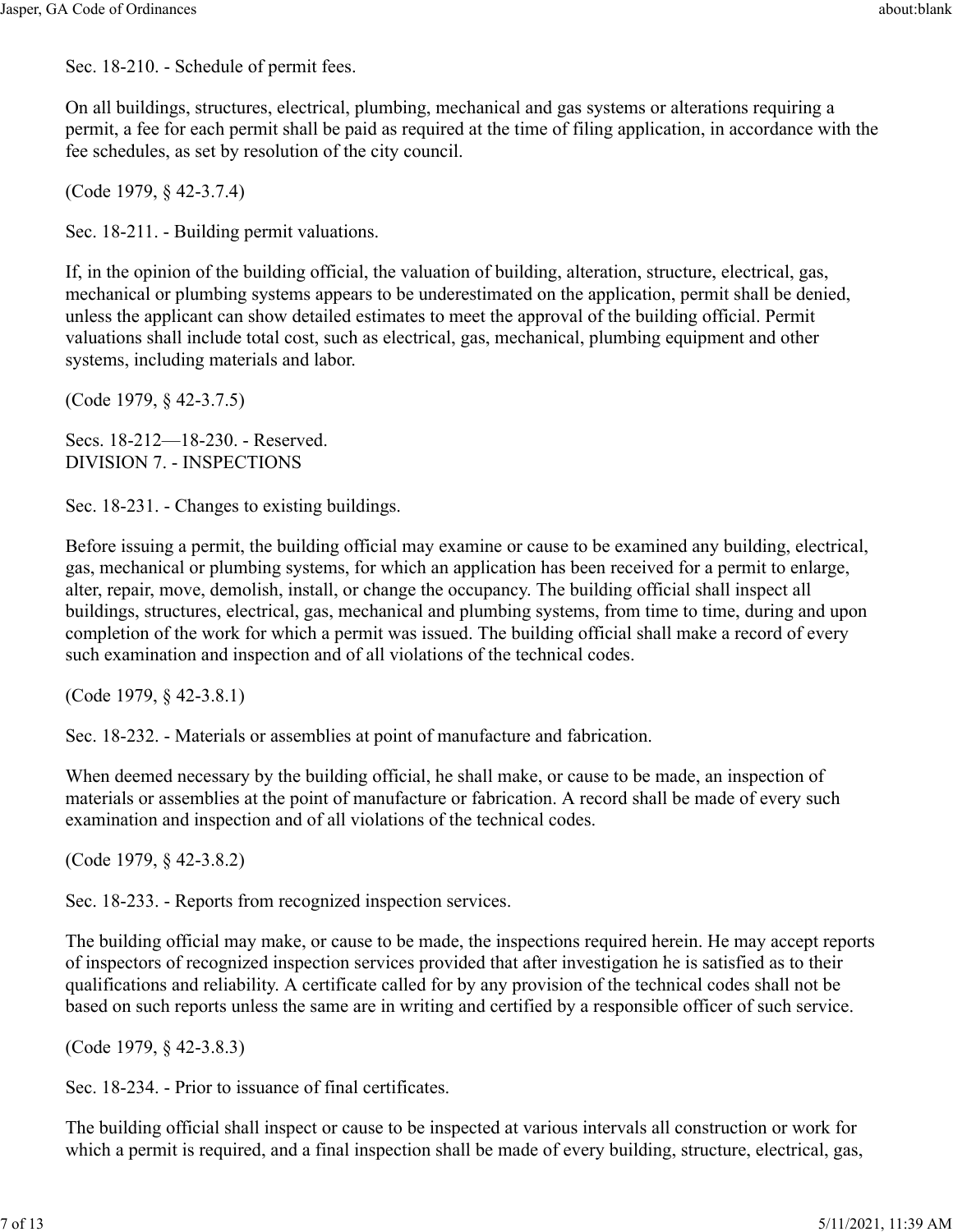mechanical or plumbing system upon completion, prior to the issuance of the certificate of occupancy or completion.

(Code 1979, § 42-3.8.4)

Sec. 18-235. - Posting of permit procedure.

Work requiring a permit shall not commence until the permit holder or his agent posts the permit card in a conspicuous place on the premises. The permit shall be protected from the weather and located in such position as to permit the building official or representative to conveniently make the required entries thereon. This permit card shall be maintained in such position by the permit holder until the certificate of occupancy or completion is issued by the building official.

(Code 1979, § 42-3.8.5)

Sec. 18-236. - Required to comply with technical codes.

The building official upon notification from the permit holder or his agent shall make the following inspections and such other inspections as necessary, and shall either release that portion of the construction or shall notify the permit holder or his agent of any violations which must be corrected in order to comply with the technical codes:

(1)

Building code.

a.

Foundation. The foundation inspection is to be made after trenches are excavated and forms erected.

b.

Frame. The frame inspection is to be made after the roof, all framing, fire blocking and bracing are in place, all concealing wiring, all pipes, chimneys, ducts and vents are complete.

c.

Final. The final inspection is to be made after the building is completed and ready for occupancy.

(2)

Electrical code.

a.

Underground. The underground inspection is to be made after trenches or ditches are excavated, conduit or cable installed, and before any backfill is put in place.

b.

Rough-in. The rough-in inspection is to be made after the roof, framing, fire blocking and bracing is in place and prior to the installation of wall or ceiling membranes.

c.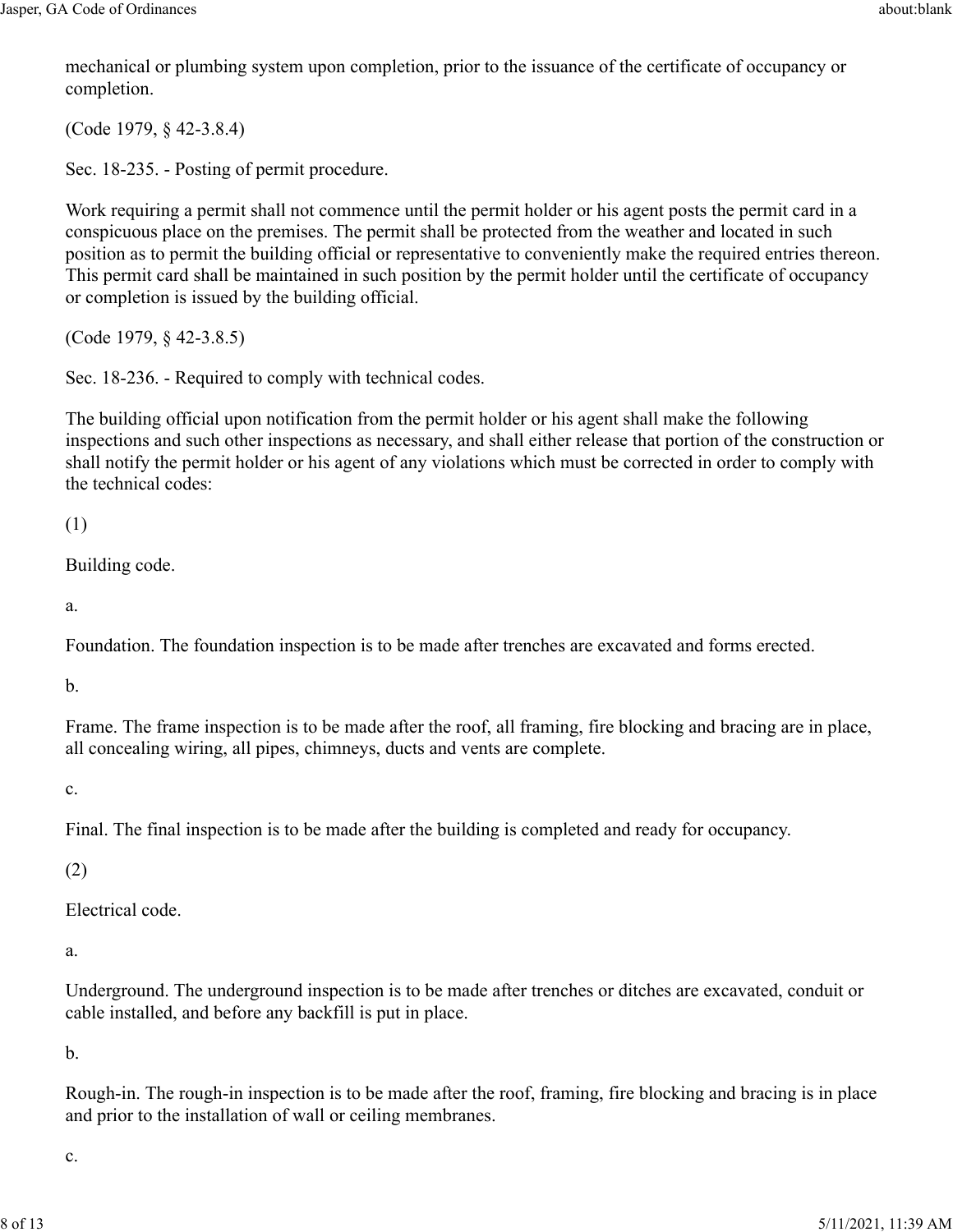Final. The final inspection is to be made after the building is complete, all required electrical fixtures are in place and properly connected or protected, and the structure is ready for occupancy.

(3)

Plumbing code.

a.

Underground. The underground inspection is to be made after trenches or ditches are excavated, piping installed, and before any backfill is put in place.

b.

Rough-in. The rough-in inspection is to be made after the roof, framing, fire blocking and bracing is in place and all soil, waste and vent piping is complete, and prior to this installation of wall or ceiling membranes.

c.

Final. The final inspection is to be made after the building is complete, all plumbing fixtures are in place and properly connected, and the structure is ready for occupancy. (See section 311 of the standard plumbing code for required tests.)

(4)

Mechanical code.

a.

Underground. The underground inspection is to be made after trenches or ditches are excavated, underground duct and fuel piping installed, and before any backfill is put in place.

b.

Rough-in. The rough-in inspection is to be made after the roof, framing, fire blocking and bracing are in place and all ducting, and other concealed components are complete, and prior to the installation of wall or ceiling membranes.

c.

Final. The foundation inspection is to be made after the building is complete, the mechanical system is in place and properly connected, and the structure is ready for occupancy.

(5)

Gas code.

a.

Rough piping. The rough piping inspection is to be made after all new piping authorized by the permit has been installed, and before any such piping has been covered or concealed or any fixtures or gas appliances have been connected.

b.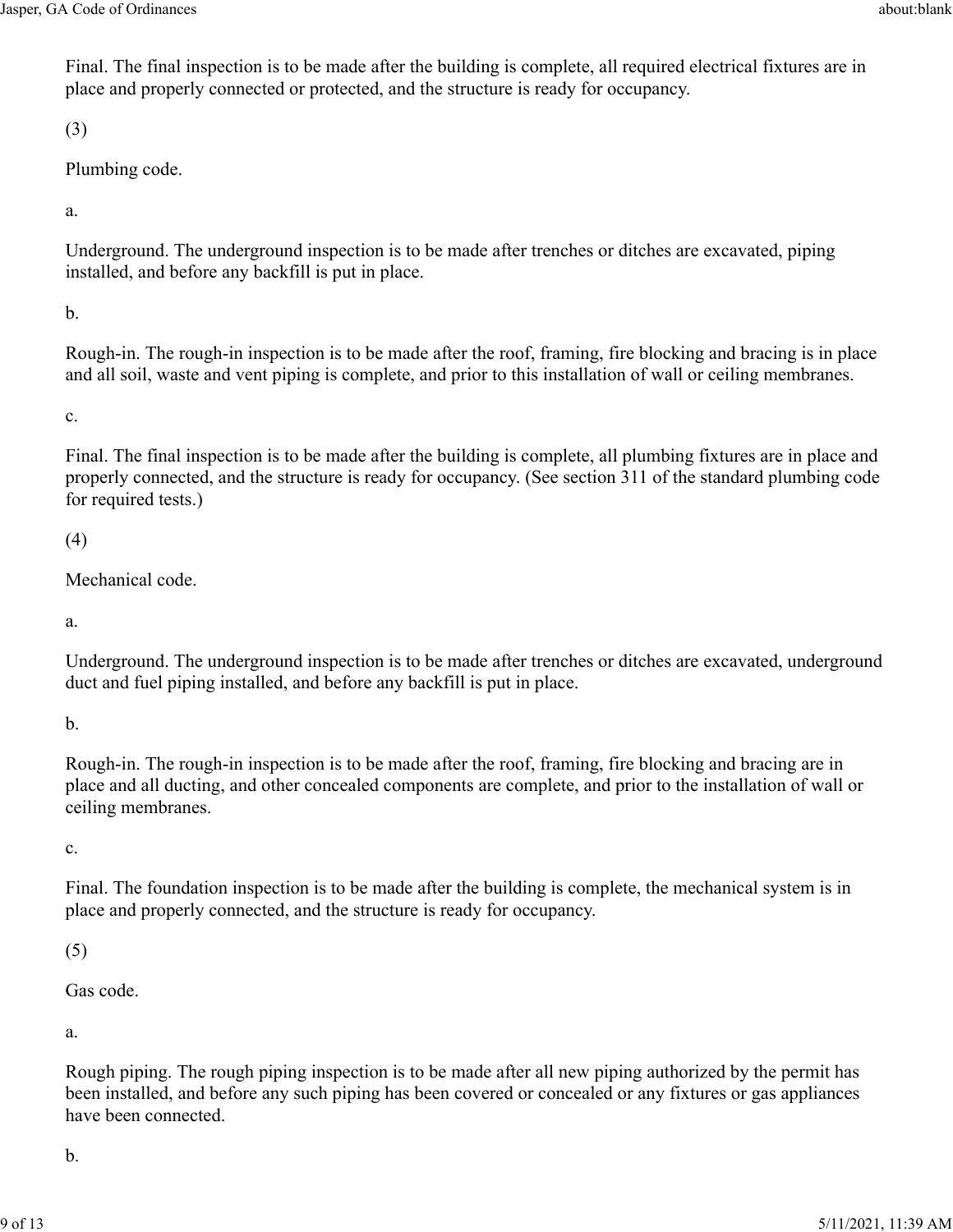Final piping. The final piping inspection is to be made after all piping authorized by the permit has been installed and after all portions which are to be concealed by plastering or otherwise have been so concealed, and before any fixtures or gas appliances have been connected. This inspection shall include a pressure test.

c.

Final. The final inspection is to be made on all new gas work authorized by the permit and such portions of existing systems as may be affected by new work or any changes in order to ensure compliance with all the requirements of this Code and to ensure that the installation and construction of the gas system is in accordance with reviewed plans.

(6)

Energy code.

a.

Foundation. The foundation inspection is to be made before slab concrete is poured in place. To verify that perimeter insulation has been installed correctly on any slab on grade foundations, if required.

b.

Frame. The frame inspection is to be made before exterior wall insulation is concealed by wall board to check installation of exterior walls insulation and to inspect that all holes and cracks through the structure envelope have been sealed in an appropriate manner as to restrict air passage.

c.

Final. The final inspection is to be made after the building is completed and ready for occupancy. To verify installation and R-value of ceiling and floor insulation. To verify correct SEER ratings on appliances.

(Code 1979, § 42-3.8.6)

Sec. 18-237. - Written release.

Work shall not be done on any part of a building, structure, electrical, gas, mechanical or plumbing system beyond the point indicated in each successive inspection without first obtaining a written release from the building official. Such written release shall be given only after an inspection has been made of each successive step in the construction or installation as indicated by each of the foregoing three inspections.

(Code 1979, § 42-3.8.7)

Sec. 18-238. - Reinforcements.

Reinforcing steel, structural frame, insulation, or plumbing work of any part of any building or structure shall not be covered or concealed without first obtaining a release from the building official.

(Code 1979, § 42-3.8.8)

Sec. 18-239. - Plaster fire protection.

In all buildings where plaster is used for fire protection purposes, the permit holder or his agent shall notify the building official after all lathing and backing are in place. Plaster shall not be applied until the release from the building official has been received.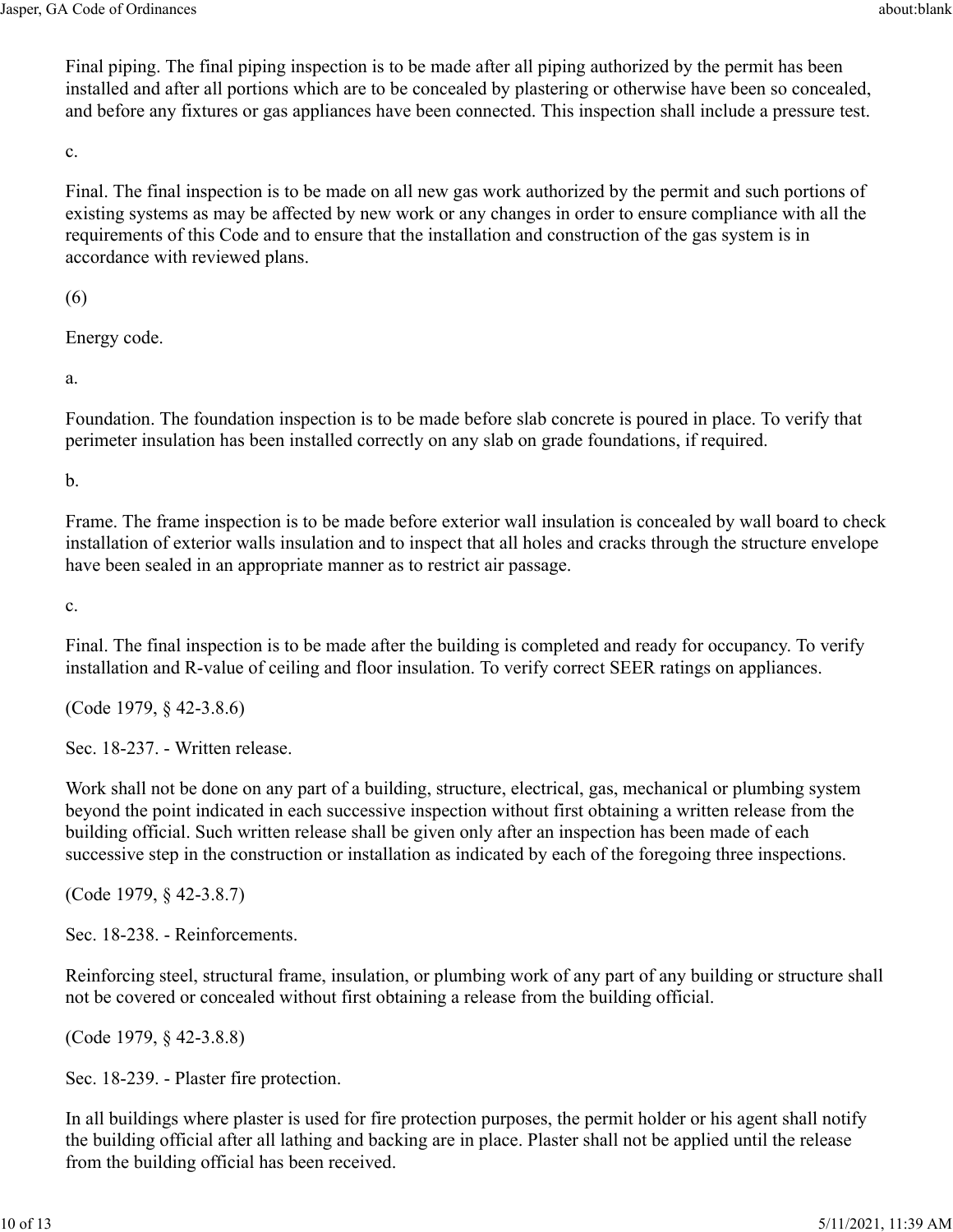(Code 1979, § 42-3.8.9)

## Secs. 18-240—18-256. - Reserved. DIVISION 8. - CERTIFICATES OF OCCUPANCY AND COMPLETION

Sec. 18-257. - Required.

A new building shall not be occupied or a change made in the occupancy, nature or use of a building or part of a building until after the building official has issued a certificate of occupancy. The certificate shall not be issued until all required electrical, gas, mechanical, plumbing and fire protection systems have been inspected for compliance with the technical codes, this Code, state law and released by the building official.

(Code 1979, § 42-3.9.1.1)

Sec. 18-258. - Issuance.

Upon satisfactory completion of construction of a building or structure and installation of electrical, gas, mechanical and plumbing systems in accordance with the technical codes, reviewed plans and specifications, and after the final inspection, the building official shall issue a certificate of occupancy stating the nature of the occupancy permitted, the number of persons for each floor when limited by law, and the allowable load per square foot for each floor in accordance with the provisions of the technical codes.

(Code 1979, § 42-3.9.1.2)

Sec. 18-259. - Temporary partial occupancy.

A temporary partial certificate of occupancy may be issued for a portion of a building that may safely be occupied prior to final completion of the building.

(Code 1979, § 42-3.9.1.3)

Sec. 18-260. - Existing buildings.

A certificate of occupancy for any existing building may be obtained by applying to the building official and supplying the information and data necessary to determine compliance with the technical codes for the occupancy intended. Where necessary, in the opinion of the building official, two sets of detailed drawings, or a general inspection, or both, may be required. When, upon examination and inspection, it is found that the building conforms to the provisions of the technical codes and other applicable laws and articles for such occupancy, a certificate of occupancy shall be issued.

(Code 1979, § 42-3.9.1.4)

Sec. 18-261. - Completion certificate does not grant occupancy authority.

Upon satisfactory completion of a building, structure, electrical, gas, mechanical or plumbing system, a certificate of completion may be issued. This certificate is proof that a structure or system is complete, and for certain types of permits, the structure is released for use and may be connected to a utility system. This certificate does not grant authority to occupy or connect a building, such as a shell building, prior to the issuance of a certificate of occupancy.

(Code 1979, § 42-3.9.2)

Secs. 18-262—18-285. - Reserved.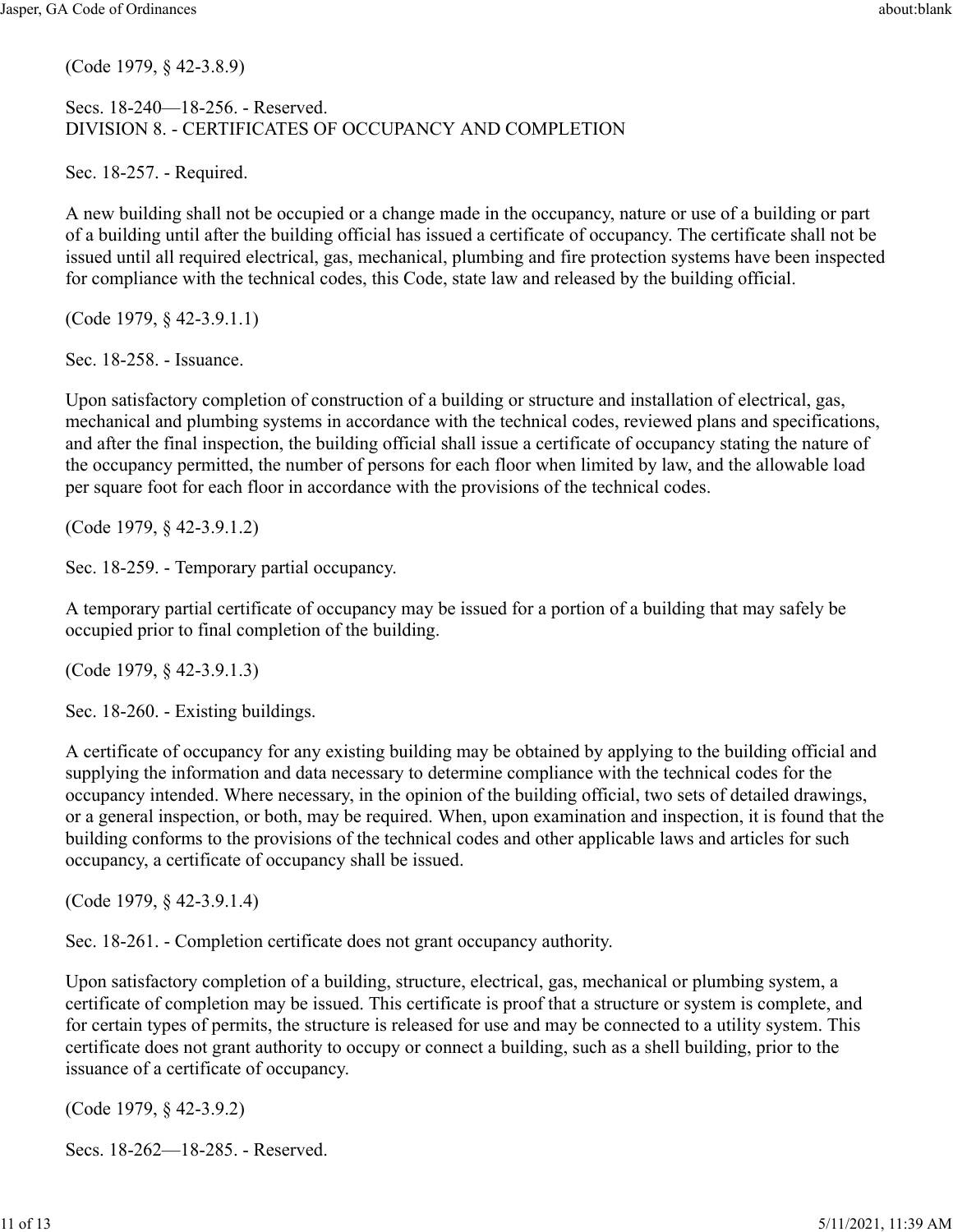## DIVISION 9. - SERVICE UTILITIES

Sec. 18-286. - Certificate required for connection.

No person shall make connections from a utility, source of energy, fuel or power to any building or system which is regulated by the technical codes for which a permit is required, until released by the building official and a certificate of occupancy or completion is issued.

(Code 1979, § 42-3.9.3.1)

Sec. 18-287. - Temporary connection.

The building official may authorize the temporary connection of the building or system to the utility source of energy, fuel or power for the purpose of testing building service systems or for use under a temporary certificate of occupancy.

(Code 1979, § 42-3.9.3.2)

Sec. 18-288. - Authority to disconnect.

The building official shall have the power to authorize disconnection of utility service to the building, structure of system regulated by the technical codes, in case of emergency where necessary to eliminate an immediate hazard to life or property. The building official shall notify the serving utility, and whenever possible, the owner and occupant of the building, structure or service system of the decision to disconnect prior to taking such action. If not notified prior to disconnecting, the owner or occupant of the building, structure or service system shall be notified in writing as soon as practical thereafter.

(Code 1979, § 42-3.9.3.3)

Secs. 18-289—18-309. - Reserved. DIVISION 10. - POSTING FLOOR LOADS

Sec. 18-310. - Building official to determine capacity.

An existing or new building shall not be occupied for any purpose, which will cause the floors thereof to be loaded beyond their safe capacity. The building official may permit occupancy of a building for mercantile, commercial or industrial purposes, by a specific business, when he is satisfied that such capacity will not thereby be exceeded.

(Code 1979, § 42-3.10.1)

Sec. 18-311. - Safe load capacity computing.

It shall be the responsibility of the owner, agent, proprietor or occupant of group S and group F occupancies, or any occupancy where excessive floor loading is likely to occur, to employ a competent architect or engineer in computing the safe load capacity. All such computations shall be accompanied by an affidavit from the architect or engineer stating the safe allowable floor load on each floor in pounds per square foot uniformly distributed. The computations and affidavit shall be filed as a permanent record of the building and licensing department.

(Code 1979, § 42-3.10.2)

Sec. 18-312. - Conspicuous load limit signs required.